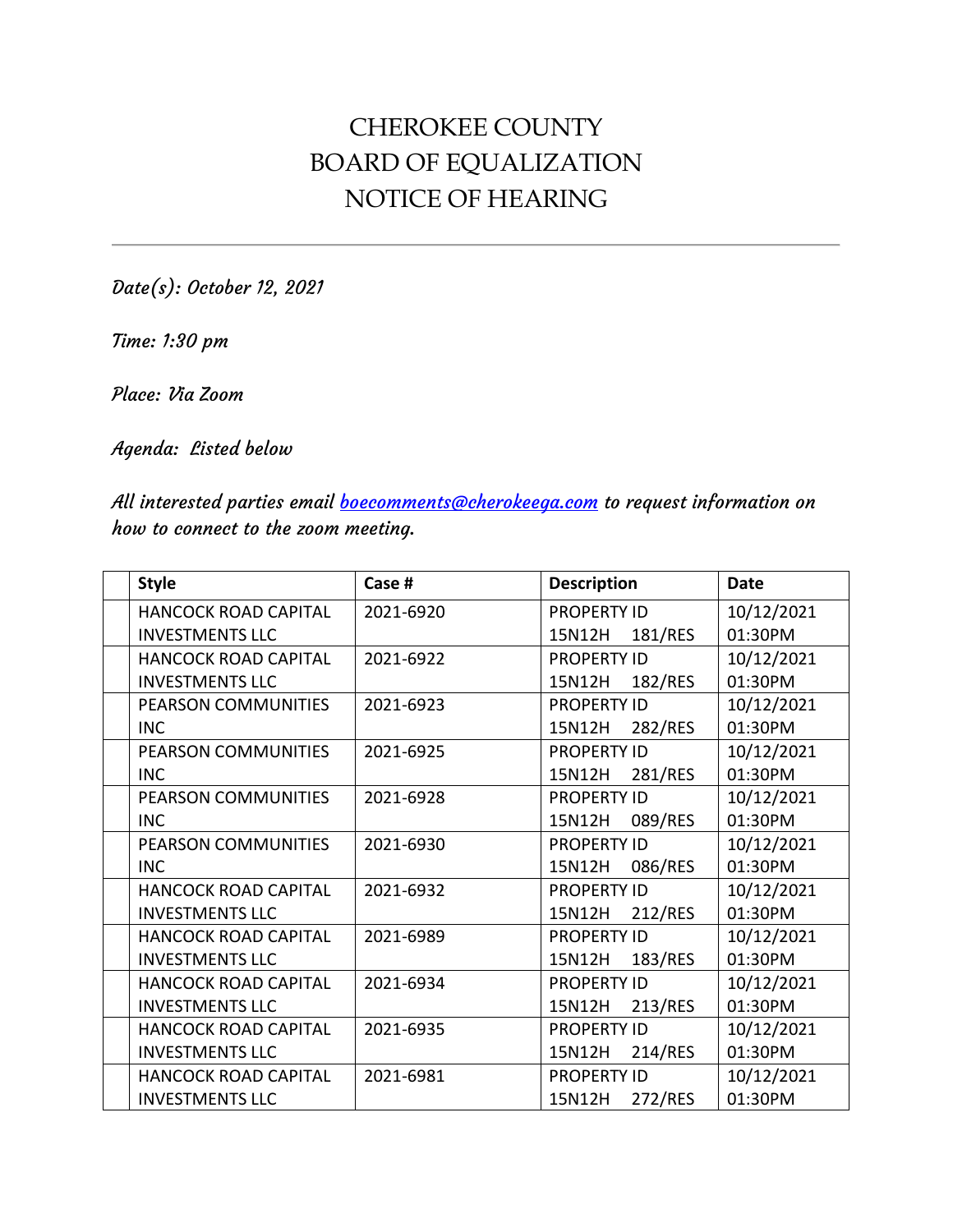| HANCOCK ROAD CAPITAL        | 2021-6983 | <b>PROPERTY ID</b> | 10/12/2021 |
|-----------------------------|-----------|--------------------|------------|
| <b>INVESTMENTS LLC</b>      |           | 15N12H<br>273/RES  | 01:30PM    |
| HANCOCK ROAD CAPITAL        | 2021-6985 | <b>PROPERTY ID</b> | 10/12/2021 |
| <b>INVESTMENTS LLC</b>      |           | 274/RES<br>15N12H  | 01:30PM    |
| PEARSON COMMUNITIES         | 2021-7022 | <b>PROPERTY ID</b> | 10/12/2021 |
| <b>INC</b>                  |           | 333/RES<br>15N12H  | 01:30PM    |
| PEARSON COMMUNITIES         | 2021-7024 | <b>PROPERTY ID</b> | 10/12/2021 |
| <b>INC</b>                  |           | 334/RES<br>15N12H  | 01:30PM    |
| PEARSON COMMUNITIES         | 2021-7026 | <b>PROPERTY ID</b> | 10/12/2021 |
| <b>INC</b>                  |           | 335/RES<br>15N12H  | 01:30PM    |
| PEARSON COMMUNITIES         | 2021-7029 | <b>PROPERTY ID</b> | 10/12/2021 |
| <b>INC</b>                  |           | 336/RES<br>15N12H  | 01:30PM    |
| PEARSON COMMUNITIES         | 2021-7031 | <b>PROPERTY ID</b> | 10/12/2021 |
| <b>INC</b>                  |           | 15N12H<br>337/RES  | 01:30PM    |
| PEARSON COMMUNITIES         | 2021-7034 | <b>PROPERTY ID</b> | 10/12/2021 |
| <b>INC</b>                  |           | 338/RES<br>15N12H  | 01:30PM    |
| PEARSON COMMUNITIES         | 2021-7036 | <b>PROPERTY ID</b> | 10/12/2021 |
| <b>INC</b>                  |           | 15N12H<br>339/RES  | 01:30PM    |
| PEARSON COMMUNITIES         | 2021-7037 | <b>PROPERTY ID</b> | 10/12/2021 |
| <b>INC</b>                  |           | 15N12H<br>340/RES  | 01:30PM    |
| <b>HANCOCK ROAD CAPITAL</b> | 2021-7040 | <b>PROPERTY ID</b> | 10/12/2021 |
| <b>INVESTMENTS LLC</b>      |           | 15N12H<br>022/RES  | 01:30PM    |
| <b>HANCOCK ROAD CAPITAL</b> | 2021-7042 | <b>PROPERTY ID</b> | 10/12/2021 |
| <b>INVESTMENTS LLC</b>      |           | 023/RES<br>15N12H  | 01:30PM    |
| <b>HANCOCK ROAD CAPITAL</b> | 2021-7044 | <b>PROPERTY ID</b> | 10/12/2021 |
| <b>INVESTMENTS LLC</b>      |           | 15N12H<br>024/RES  | 01:30PM    |
| HANCOCK ROAD CAPITAL        | 2021-7046 | <b>PROPERTY ID</b> | 10/12/2021 |
| <b>INVESTMENTS LLC</b>      |           | 15N12H<br>025/RES  | 01:30PM    |
| HANCOCK ROAD CAPITAL        | 2021-7047 | <b>PROPERTY ID</b> | 10/12/2021 |
| <b>INVESTMENTS LLC</b>      |           | 026/RES<br>15N12H  | 01:30PM    |
| <b>HANCOCK ROAD CAPITAL</b> | 2021-7056 | <b>PROPERTY ID</b> | 10/12/2021 |
| <b>INVESTMENTS LLC</b>      |           | 15N12H<br>027/RES  | 01:30PM    |
| <b>HANCOCK ROAD CAPITAL</b> | 2021-7057 | <b>PROPERTY ID</b> | 10/12/2021 |
| <b>INVESTMENTS LLC</b>      |           | 15N12H<br>028/RES  | 01:30PM    |
| <b>HANCOCK ROAD CAPITAL</b> | 2021-7058 | <b>PROPERTY ID</b> | 10/12/2021 |
| <b>INVESTMENTS LLC</b>      |           | 029/RES<br>15N12H  | 01:30PM    |
| HANCOCK ROAD CAPITAL        | 2021-7062 | <b>PROPERTY ID</b> | 10/12/2021 |
| <b>INVESTMENTS LLC</b>      |           | 215/RES<br>15N12H  | 01:30PM    |
| HANCOCK ROAD CAPITAL        | 2021-7063 | <b>PROPERTY ID</b> | 10/12/2021 |
| <b>INVESTMENTS LLC</b>      |           | 15N12H<br>216/RES  | 01:30PM    |
| <b>HANCOCK ROAD CAPITAL</b> | 2021-7064 | <b>PROPERTY ID</b> | 10/12/2021 |
| <b>INVESTMENTS LLC</b>      |           | 217/RES<br>15N12H  | 01:30PM    |
|                             |           |                    |            |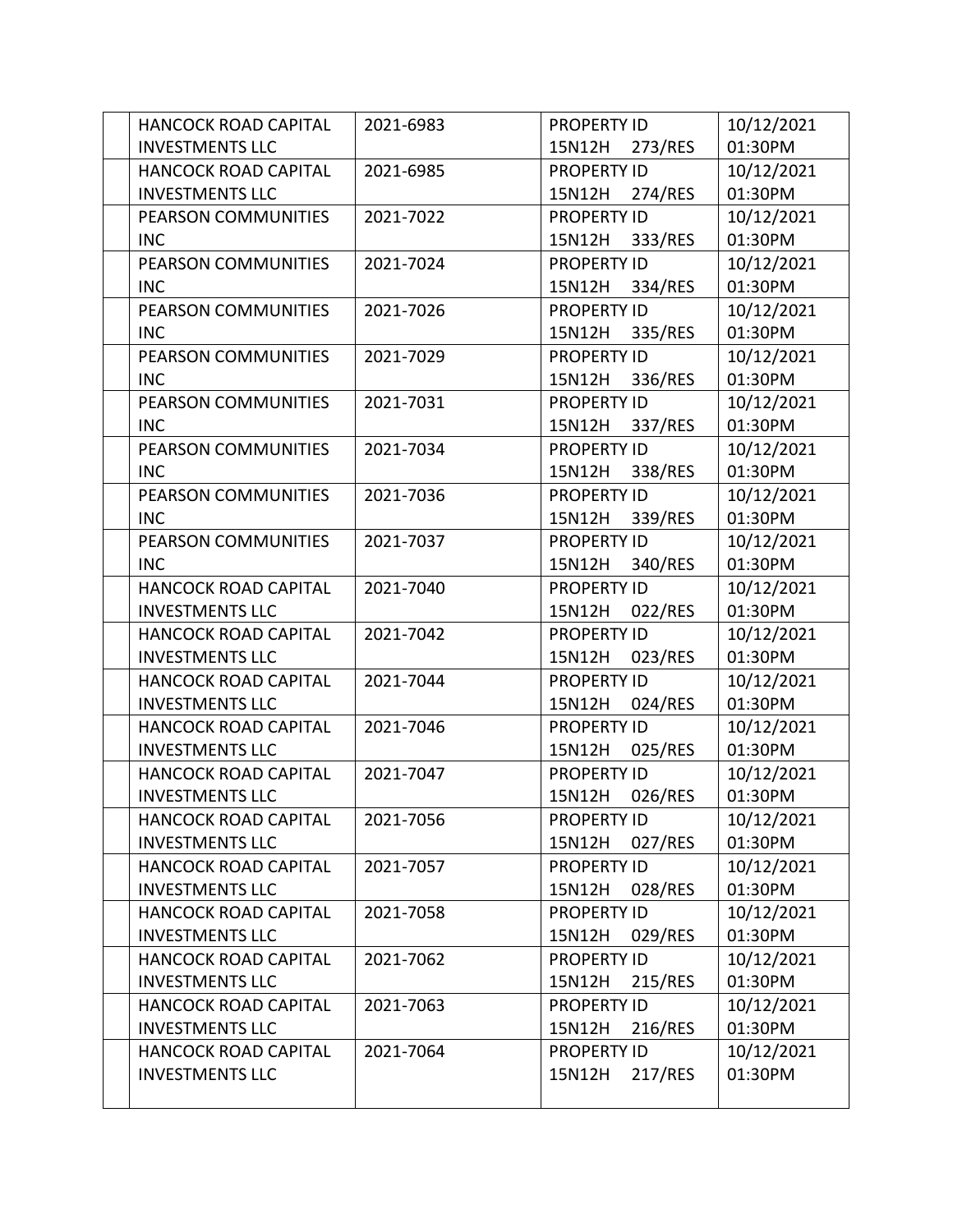| <b>HANCOCK ROAD CAPITAL</b> | 2021-7065 | <b>PROPERTY ID</b>  | 10/12/2021 |
|-----------------------------|-----------|---------------------|------------|
| <b>INVESTMENTS LLC</b>      |           | 15N12H<br>218/RES   | 01:30PM    |
| <b>HANCOCK ROAD CAPITAL</b> | 2021-7066 | <b>PROPERTY ID</b>  | 10/12/2021 |
| <b>INVESTMENTS LLC</b>      |           | 15N12H<br>219/RES   | 01:30PM    |
| <b>HANCOCK ROAD CAPITAL</b> | 2021-7067 | <b>PROPERTY ID</b>  | 10/12/2021 |
| <b>INVESTMENTS LLC</b>      |           | 220/RES<br>15N12H   | 01:30PM    |
| <b>HANCOCK ROAD CAPITAL</b> | 2021-7068 | <b>PROPERTY ID</b>  | 10/12/2021 |
| <b>INVESTMENTS LLC</b>      |           | 221/RES<br>15N12H   | 01:30PM    |
| <b>HANCOCK ROAD CAPITAL</b> | 2021-7069 | <b>PROPERTY ID</b>  | 10/12/2021 |
| <b>INVESTMENTS LLC</b>      |           | 222/RES<br>15N12H   | 01:30PM    |
| <b>HANCOCK ROAD CAPITAL</b> | 2021-7070 | <b>PROPERTY ID</b>  | 10/12/2021 |
| <b>INVESTMENTS LLC</b>      |           | 223/RES<br>15N12H   | 01:30PM    |
| PEARSON COMMUNITIES         | 2021-7093 | <b>PROPERTY ID</b>  | 10/12/2021 |
| <b>INC</b>                  |           | 030/RES<br>15N12H   | 01:30PM    |
| PEARSON COMMUNITIES         | 2021-7094 | <b>PROPERTY ID</b>  | 10/12/2021 |
| <b>INC</b>                  |           | 031/RES<br>15N12H   | 01:30PM    |
| PEARSON COMMUNITIES         | 2021-7095 | <b>PROPERTY ID</b>  | 10/12/2021 |
| <b>INC</b>                  |           | 032/RES<br>15N12H   | 01:30PM    |
| <b>PEARSON COMMUNITIES</b>  | 2021-7039 | <b>PROPERTY ID</b>  | 10/12/2021 |
| <b>INC</b>                  |           | 341/RES<br>15N12H   | 01:30PM    |
| PEARSON COMMUNITIES         | 2021-7041 | <b>PROPERTY ID</b>  | 10/12/2021 |
| <b>INC</b>                  |           | 15N12H<br>342/RES   | 01:30PM    |
| PEARSON COMMUNITIES         | 2021-7043 | <b>PROPERTY ID</b>  | 10/12/2021 |
| <b>INC</b>                  |           | 343/RES<br>15N12H   | 01:30PM    |
| PEARSON COMMUNITIES         | 2021-7045 | <b>PROPERTY ID</b>  | 10/12/2021 |
| <b>INC</b>                  |           | 15N12H<br>344/RES   | 01:30PM    |
| PEARSON COMMUNITIES         | 2021-7048 | <b>PROPERTY ID</b>  | 10/12/2021 |
| <b>INC</b>                  |           | 15N12H<br>345/RES   | 01:30PM    |
| PEARSON COMMUNITIES         | 2021-7049 | <b>PROPERTY ID</b>  | 10/12/2021 |
| <b>INC</b>                  |           | 346/RES<br>15N12H   | 01:30PM    |
| PEARSON COMMUNITIES         | 2021-7050 | <b>PROPERTY ID</b>  | 10/12/2021 |
| <b>INC</b>                  |           | 15N12H<br>347/RES   | 01:30PM    |
| PEARSON COMMUNITIES         | 2021-7051 | <b>PROPERTY ID</b>  | 10/12/2021 |
| <b>INC</b>                  |           | 15N12H<br>348/RES   | 01:30PM    |
| PEARSON COMMUNITIES         | 2021-7108 | <b>PROPERTY ID</b>  | 10/12/2021 |
| <b>INC</b>                  |           | 001 R/RES<br>15N12H | 01:30PM    |
| <b>PEARSON COMMUNITIES</b>  | 2021-7096 | <b>PROPERTY ID</b>  | 10/12/2021 |
| <b>INC</b>                  |           | 15N12H<br>033/RES   | 01:30PM    |
| PEARSON COMMUNITIES         | 2021-7097 | <b>PROPERTY ID</b>  | 10/12/2021 |
| <b>INC</b>                  |           | 15N12H<br>034/RES   | 01:30PM    |
| PEARSON COMMUNITIES         | 2021-7098 | <b>PROPERTY ID</b>  | 10/12/2021 |
| <b>INC</b>                  |           | 035/RES<br>15N12H   | 01:30PM    |
|                             |           |                     |            |